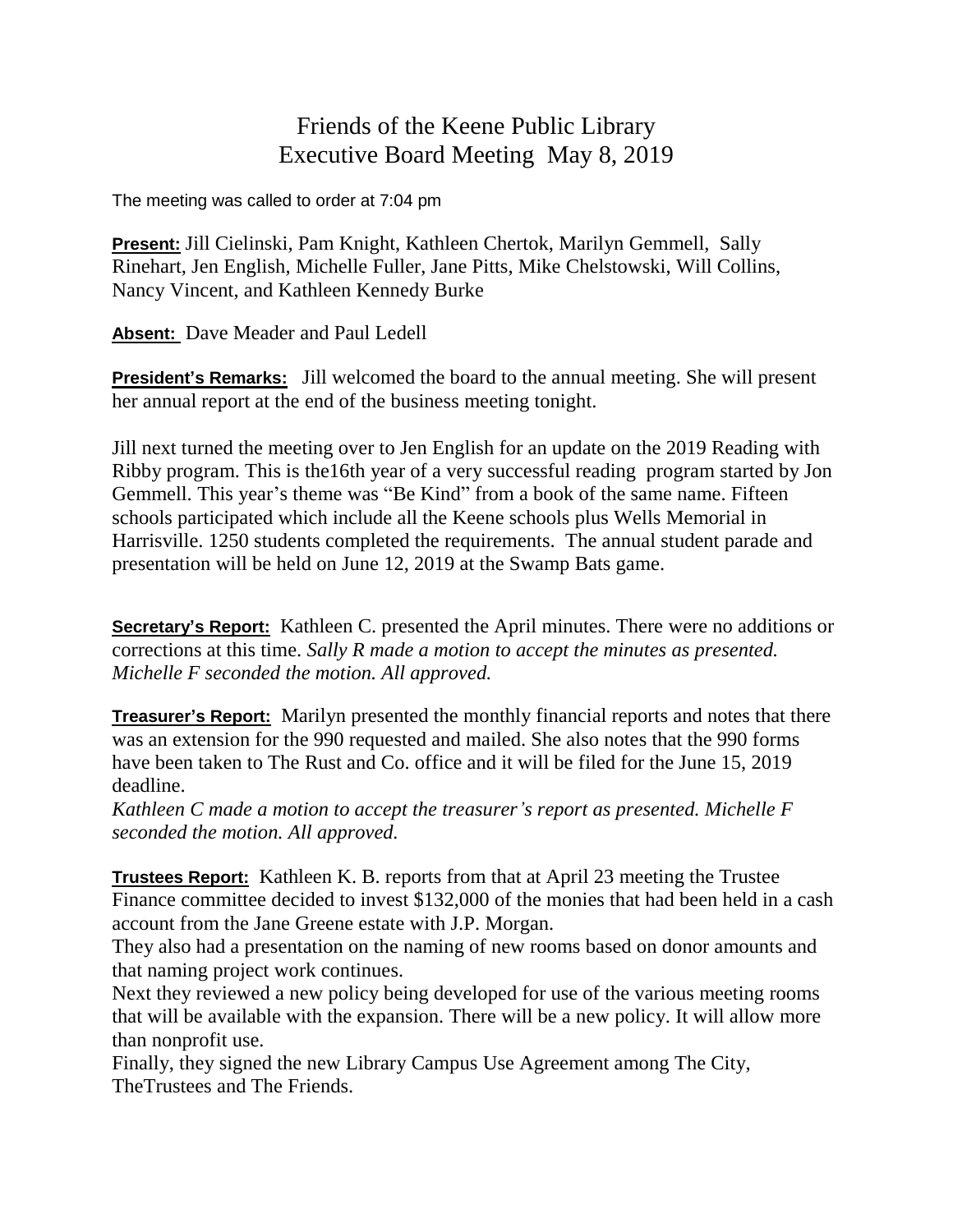**Director's Report** Nancy reports that the dedication will be held on June 23, 2019 and that the new entrance on West St. is due to open June 1.

She reports that there is the need to have a new supervisory role for meeting room use. It will be paid for by the funds generated by charges for certain meetings/events to be held in Heberton Hall. There will now be room for private events/meetings as long as they don't interfere with use by nonprofits. She notes that for big events there are insurance requirements and they are following ALA standards as they develop a meeting room policy.

She reports on the continuation of working with Andy Bohannon, The City Facilities Manager, on the drafting of an ordinance to present to The City to exclude smoking on the entire library campus.

Next she presented the Library Campus Use Agreement for Friends' signature.

## *Kathleen C made the motion to approve the agreement as drafted and to authorize the Friends' president to sign the agreement. Mike C seconded the motion. All approved.*

Her final announcement was that she plans to retire in August of this year.

**KLACC /PROJECT Update:** There is a general update about occupancy certificates and it is expected that they will be in place by the middle of next week. The work on finishing up the construction punch list continues; also with hopes to be completed next week. The donated baby grand piano is going to be placed in the Temple Room. Exterior plantings are being done and hydro-seeding on the West St lawn is complete. Finally, the City and Cheshire TV continue in talks about their contract and occupancy timeline.

**Book Sale Committee:** Kathleen/Jane They met on May 7, and have planned a new space set up day for this week on Thursday 5/16. The bin transport process will start on Tuesday 5/28 with the bin return to the lobby during the week of 5/20. To start the library is lending us 10 tables and a number of chairs until our purchases can be made and shipped. A 48" round oak table with 2 leaves that would extend it to 72" along with 6 oak chairs have been purchased from Kathleen C. and this is now in the Friends' space to be used as needed for Friends' meetings etc.

**Newsletter Committee:** Pam reports that Jen E will take over the newsletter and that for orientation Jen plans to help Pam with the next newsletter due out in June.

**Annual Appeal Letter:** Sally and her team plan a meeting in the near future to discuss this year's letter content and plan to have it ready for mailing in June.

**Other Business:** Museum passes had 816 uses in the last year. There were funds